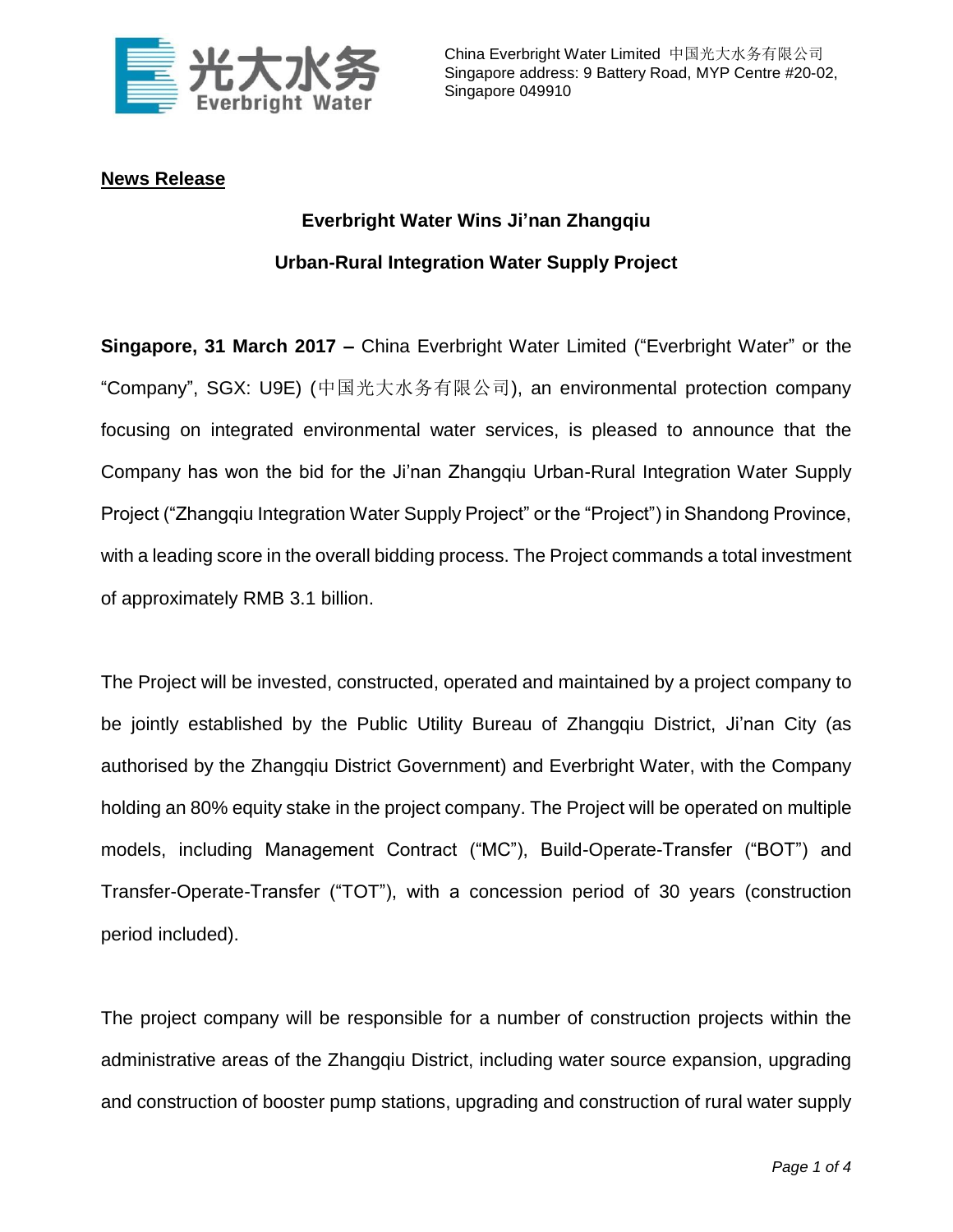

facilities, construction of reservoirs and water plants, construction of pipeline networks and reusable water projects, among others. In the meantime, the project company will conduct asset integration and modern enterprise restructuring towards a number of facilities and companies within the district, including a tap-water company and four other companies, 17 water plants in towns and sub-districts, Xinglin Reservoir and Dazhan Reservoir that need water diversion and replenishment, Duozhuang pipeline network and pipelines. In addition, during the period of construction and operation, the project company is also granted the concession by the government to construct the relevant infrastructure, provide water supply services to the general public, as well as to operate and maintain the supporting facilities.

**Mr. An Xuesong, Executive Director and CEO of Everbright Water**, said, "Zhangqiu Integration Water Supply Project comprises different types of water projects, such as urbanrural water supply, reservoir construction, pipeline network construction, and water diversion and replenishment of reservoir. Following three waste water treatment projects in the Zhangqiu District, the Project represents a deeper and broader level of cooperation between the Company and the local government. It is also the Company's first urban-rural water supply project, which marks a significant milestone for the Company to further expand its business scope, enhance its integrated business strength, and reinforce the market position."

**Mr. An Xuesong** added, "Ji'nan City and the whole Shandong Province have been a strategic stronghold for Everbright Water. Backed by years of commitment in developing in this market, the Company has secured more than 30 water projects in the province, all of which are operating well. This is a testament to our team's cooperative rapport with the local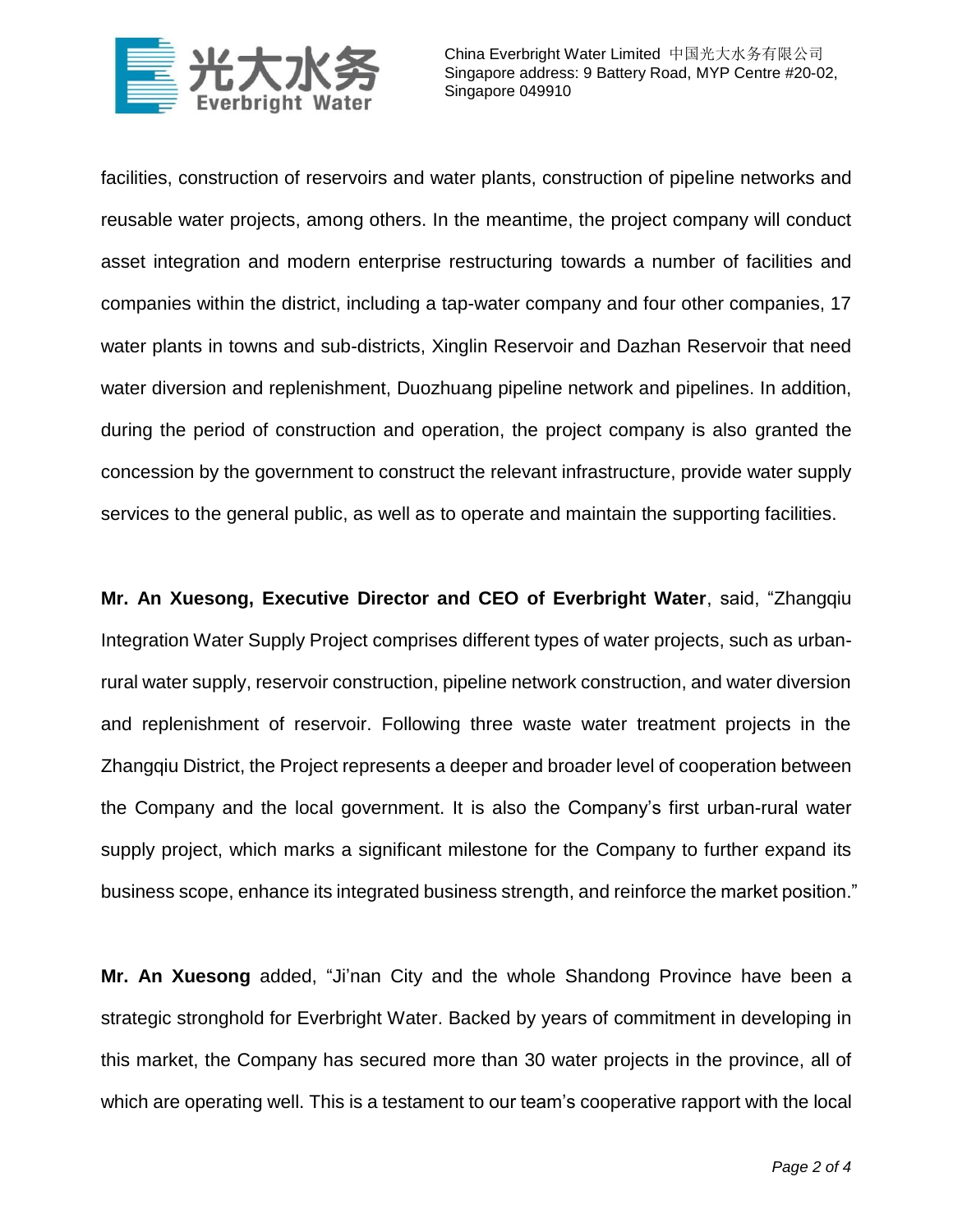

China Everbright Water Limited 中国光大水务有限公司 Singapore address: 9 Battery Road, MYP Centre #20-02, Singapore 049910

residents and government departments, as well as their recognition and support of our efforts. Going forward, Everbright Water will continue striving towards building water projects of high standard, high quality and high efficiency, and exploring the market opportunities in the integrated environmental water services sector of the province, thereby making a sustainable contribution to the improvement of the province's water environment quality."

-END-